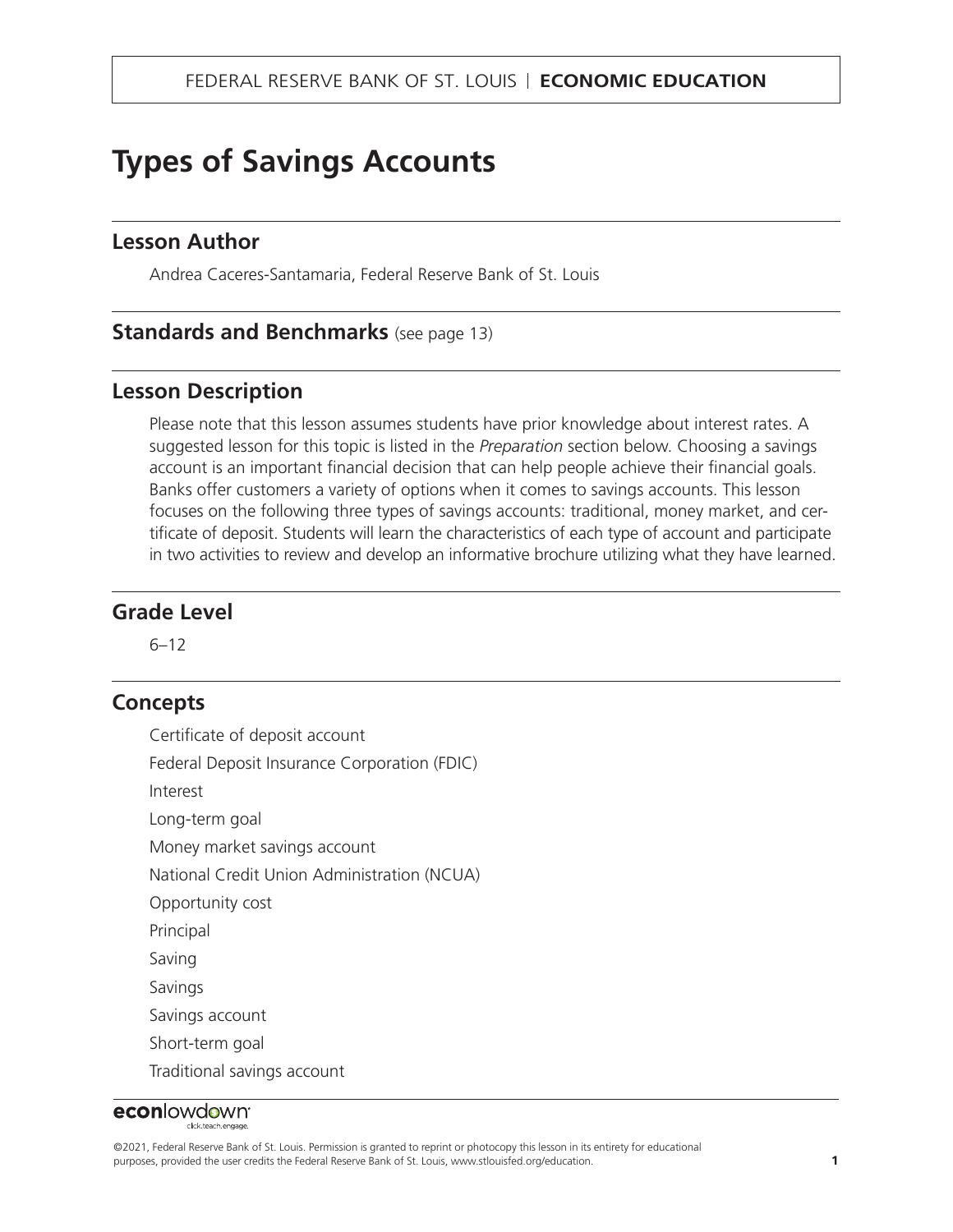## **Objectives**

Students will be able to

- compare and contrast the costs and benefits of three types of savings accounts;
- define *saving*, *savings*, *short-term goal*, *long-term goal*, *certificate of deposit*, *interest*, and *money market account*;
- explain the difference between long-term and short-term financial goals;
- describe the purpose of savings accounts; and
- compare and contrast interest for savers and interest for borrowers.

### **Compelling Question**

How can identifying the different features and benefits of savings accounts help people reach their financial goals?

### **Time Required**

45–60 minutes

### **Materials**

- One copy of *Handout 1: Get Up and Match Game* cut into cards, keeping the cards from column A together and the cards from column B together
- One copy of *Handout 2: Assessment* for each student
- An 8½-by-11-inch blank sheet of paper for each student
- Pencil, markers, crayons, or colored pencils
- Blank sheet of notebook paper for each student
- Optional: Dry erase board, marker, and eraser for each group of 3–4 students

### **Preparation**

• The lesson assumes that students have previous knowledge about interest rates. *It's Your Paycheck Lesson 5: Savvy Savers* at [https://www.stlouisfed.org/~/media/education/curriculum/](https://www.stlouisfed.org/~/media/education/curriculum/ pdf/its-your-paycheck-lesson-5.pdf?la=en) [pdf/its-your-paycheck-lesson-5.pdf?la=en](https://www.stlouisfed.org/~/media/education/curriculum/ pdf/its-your-paycheck-lesson-5.pdf?la=en) teaches students about the different types of interest and other concepts about saving.

econlowdown<sup>®</sup>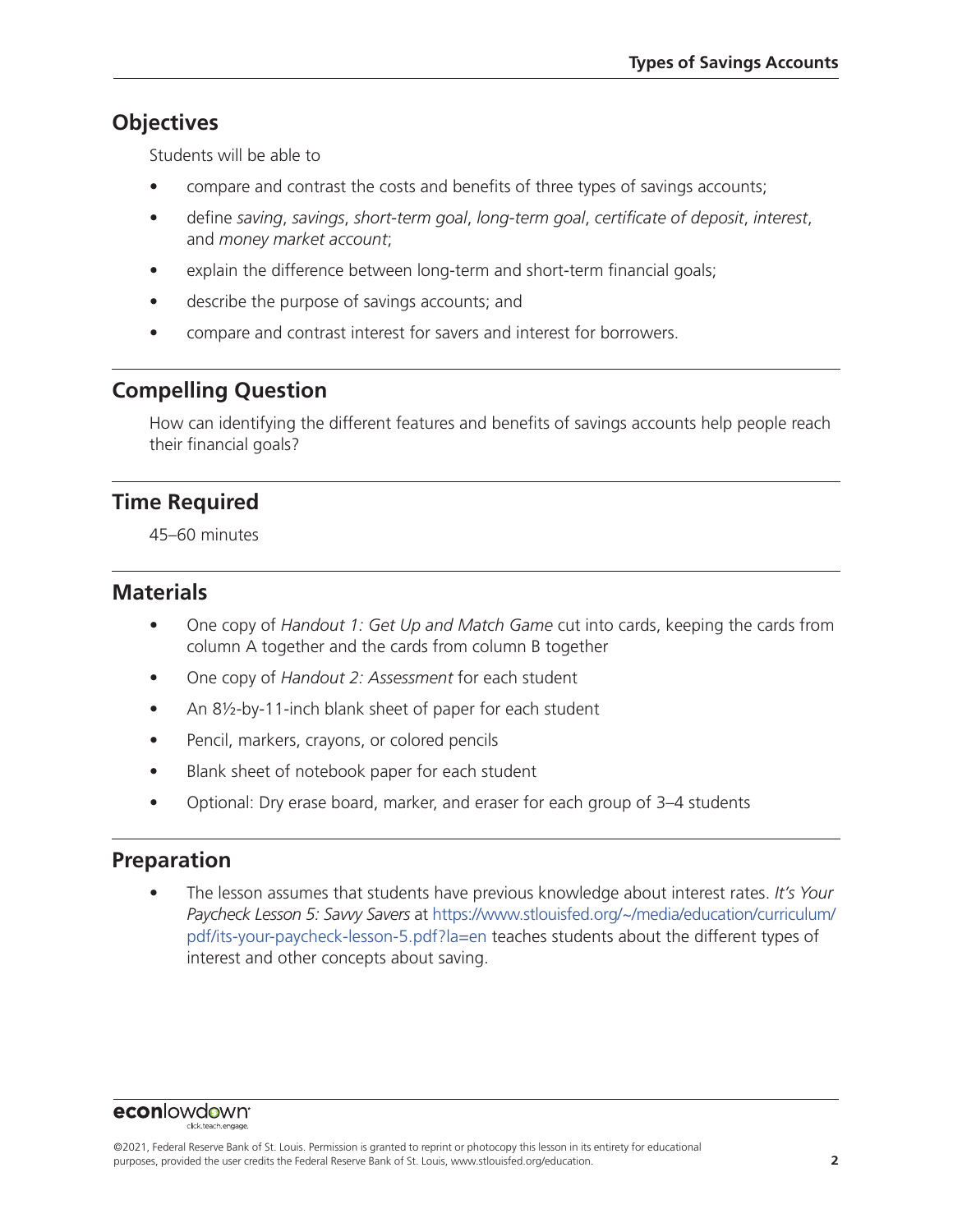### **Procedure**

- 1. Explain that many people set goals for themselves. Some goals are personal, professional, or financial. Discuss the following:
	- Do you know what a financial goal is? (*A specific future outcome involving spending or saving money, or both*)
	- Name some examples of financial goals. (*Answers will vary. Some examples may include getting a job, saving for an emergency, purchasing something, or paying off debt. Saving for college, a car, a house, a smartphone, or a computer are other examples.*)
- 2. Explain that financial goals involve financial planning. A good plan is essential for accomplishing any financial goal. These goals can be short-term or long-term. A **short-term goal** will take a year or less to accomplish. A **long-term goal** will take more than a year to accomplish. Discuss the following:
	- If someone is saving for their first car, what factors may determine whether the goal will be short-term or long-term? (*It could depend on whether they have a job or not. If they do have a job, it will then depend on how much they earn and how much of their earnings they will save. The type of car and price are also factors.*)
	- Regardless of whether a goal is short-term or long-term, what do you consider the most important factor for accomplishing that goal? (*Answers will vary. Factors mentioned may*  include making a good plan, being determined, finding the right resources to make it *happen, and making a realistic and attainable goal.*)
- 3. Explain that while most financial goals involve saving, there are other goals that do not. Before they are able to save, people may need to achieve some other financial goals, such as paying off debt to avoid interest payments, changing their spending habits so that they have money to save, or finding a job so that they are able to earn income to spend and save.
- 4. Explain that **saving** is income not spent on current consumption or taxes. Saving involves not buying goods and services now so that we can buy goods and services in the future. **Savings** is the accumulation of money set aside for future spending. As you save more money, your savings will grow and you will get closer to your goal.
- 5. Explain to students that when you choose to give up one thing to do or have something else, it is called **opportunity cost**. Opportunity cost is the value of the next-best alternative when a decision is made; it's what is given up. Explain that people make choices every day and that there is an opportunity cost to those choices. When you choose to spend money now, you give up saving that money to help you meet a future goal. Ask the students, "What is the opportunity cost of saving?" (*The opportunity cost of saving is giving up buying goods and services now.*)

econlowdown<sup>®</sup>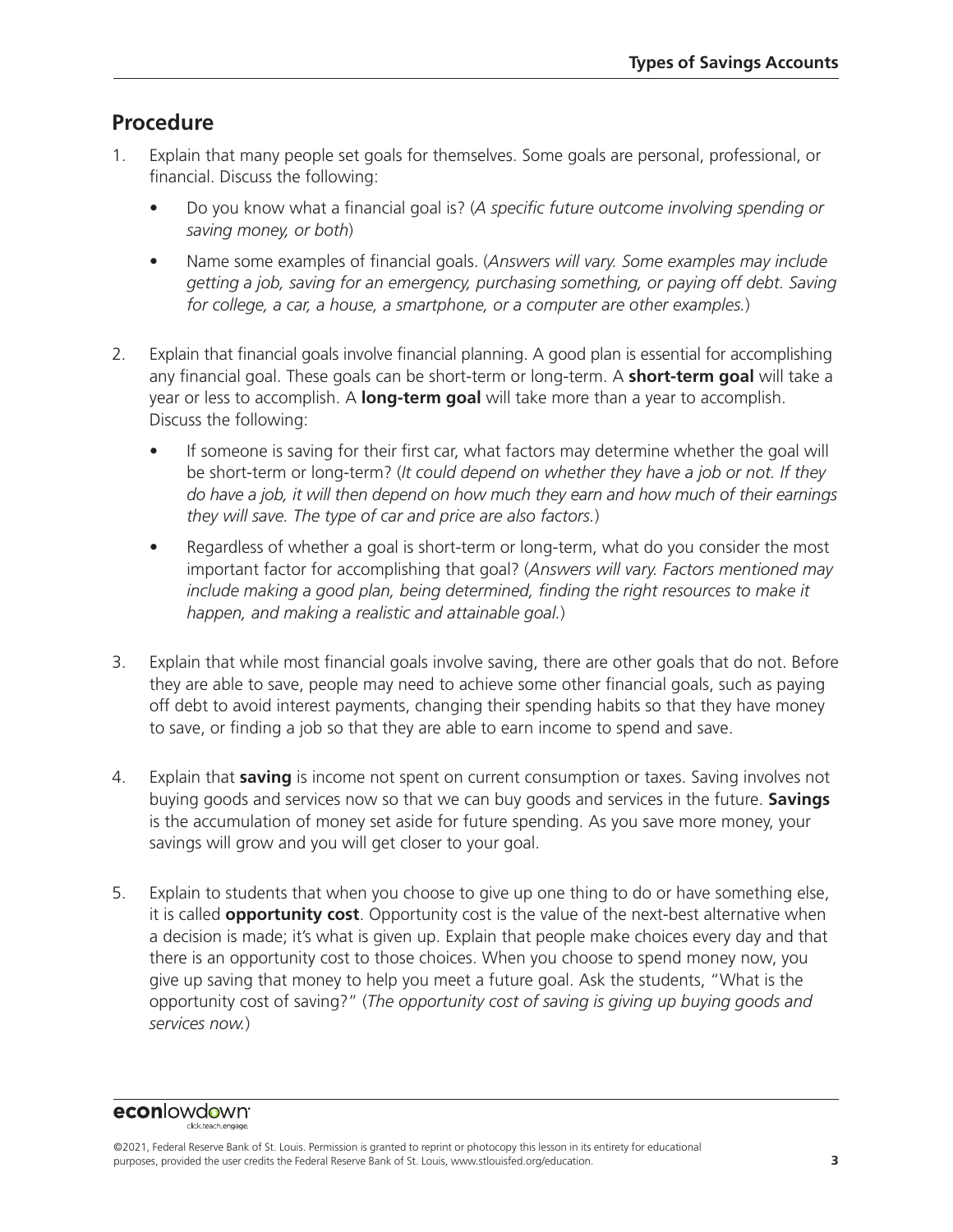- 6. Tell students to write down three financial goals on a blank sheet of notebook paper and to label each goal as either a long-term or short-term goal. At least one of the three goals must involve saving for something.
- 7. When students have finished writing their three financial goals, ask them to share one or all of their financial goals and whether each goal is a long-term or short-term goal.
- 8. Tell students to pick out the financial goal that involves having to save money. If they have more than one, they should choose the goal they would most like to accomplish. If some students are choosing between goals, use one or two as an example of a decision involving opportunity cost. This includes discussing the costs and benefits of each and choosing the goal that will provide the greatest benefit relative to the costs, while also identifying the opportunity involved with this choice.
- 9. Discuss the following:
	- What do you need to be able to save to accomplish your goal? (*Income or money*)
	- Where can money be saved? (*In a bank, piggy bank, jar, hidden place, etc.*)
	- Of the places where money can be saved, which one is the safest? (*A bank is the safest.*)

Explain that although people keep money in other places, it could be stolen or damaged in a flood or fire. Banks or credit unions are good places to keep your money because they are safe, but there are other reasons to keep your money in banks or credit unions.

- 10. Explain that a **savings account** is an account with a bank or credit union where people can deposit their money for future use and earn interest.
- 11. Explain that banks are usually the safest because they are insured by the **Federal Deposit Insurance Corporation (FDIC)**. It is a U.S. government agency that insures deposits in banks and thrift institutions and supervises state-chartered, non–Federal Reserve member banks. The FDIC insures deposits in commercial banks of up to \$250,000 per account per customer.
- 12. Explain that credit unions are also safe because deposits per account per customer are also insured for up to \$250,000 by the **National Credit Union Administration (NCUA)**. The NCUA is another independent agency created by Congress to supervise and regulate federal credit unions.
- 13. Explain that in addition to being insured, banks also pay interest to savers and charge interest to borrowers. Any amount of money that a person deposits into a savings account is known as the **principal**. Banks pay interest on the principal amount in the account. Explain that **interest** is the price of using someone else's money. Banks also make loans to customers. People pay interest on the money they borrow.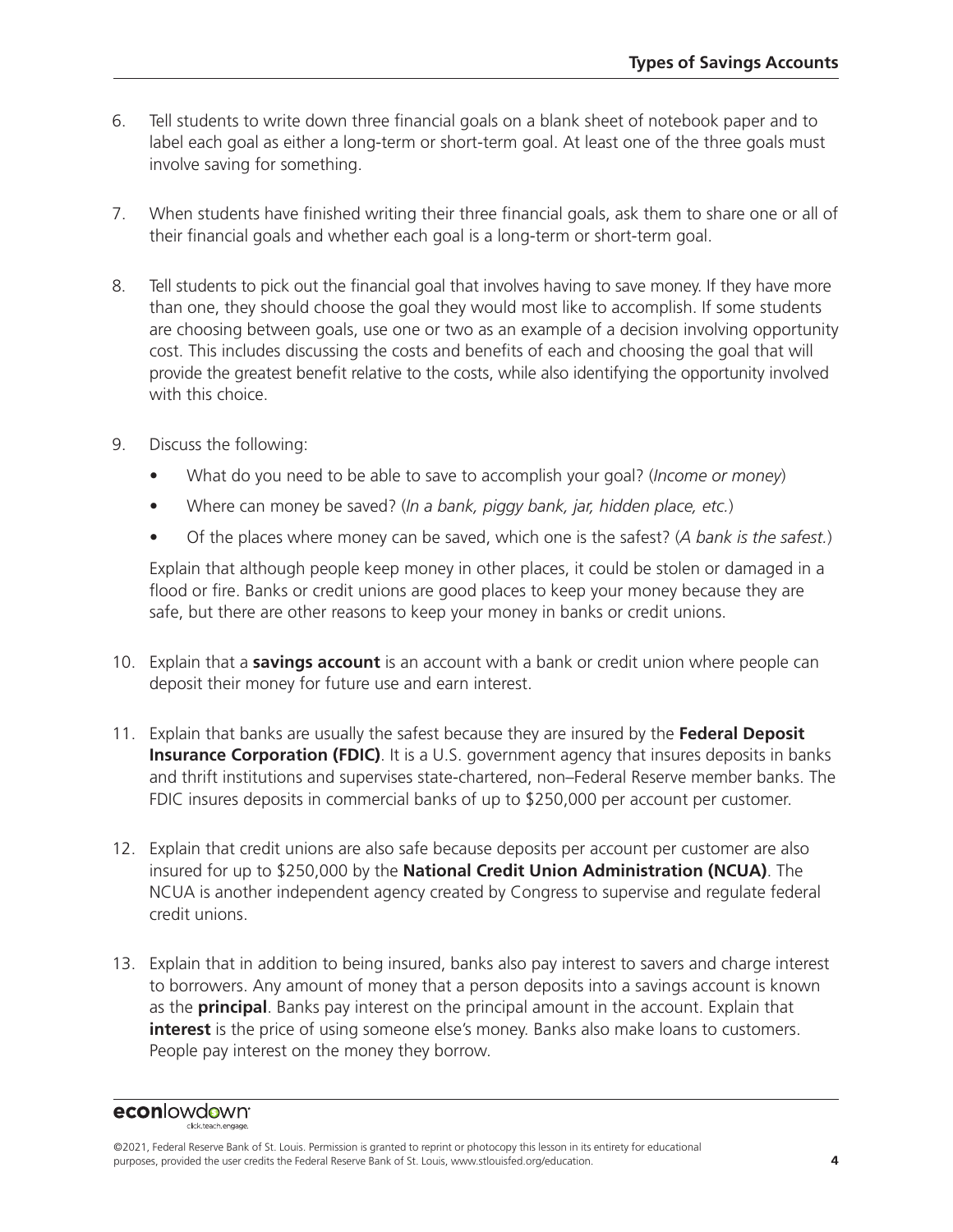- 14. Ask students how compound interest helps the money in a savings account grow. *(Compound interest helps the money in an account grow because compound interest is interest paid on*  the principal in the account plus interest paid on any interest already earned.) To review compound interest, show the video *No-Frills Money Skills—Compound Interest* at [https://www.stlouisfed.org/education/no-frills-money-skills-video-series/](https://www.stlouisfed.org/education/no-frills-money-skills-video-series/episode-1-growing-money-compound-interest) [episode-1-growing-money-compound-interest.](https://www.stlouisfed.org/education/no-frills-money-skills-video-series/episode-1-growing-money-compound-interest)
- 15. Explain that people with financial goals can turn to banks where there are a variety of savings accounts to help them reach their goals. Ask students if they have a savings account. If they do not, ensure them that it is okay and that they can speak with their parent or guardian about opening one up.
- 16. Display *Slide 2*. Explain that for most people, saving enough to cover expenses in case of an emergency is a goal. Whether it is in case of job loss or any other unexpected event that can interrupt your income, having some money saved for an emergency is important.
- 17. Display *Slides 3–5* and discuss the characteristics of each type of savings account. Point out the information on the slide, in addition to the information provided below about each type of account.

#### • **Traditional Savings Accounts**

- o Unlike a checking account, you cannot write checks or pay at the store with the money in your savings account. To access the money to make purchases, you must visit an ATM or bank branch to make a cash withdrawal. You can also make a transfer from a savings account to a checking account through online banking.
- o These types of savings accounts are great when you save for a big purchase or an emergency fund.
- o Student savings accounts are offered with little to no minimum balance required.
- **Certificate of Deposit (CD) Accounts**
	- o Money is locked in for a set amount of time; that is, the amount of money you put in and the interest rate are fixed. This means that you cannot add more money and the interest rate will not change during the term of the CD.
	- o Having a fixed interest rate means that the interest rate will not increase or decrease during the term of the CD.
	- o When the CD matures, you can ask the bank to place it in a CD again, along with the money earned in interest. This is known as "rolling it over."
	- o CDs can range from less than a month to more than nine years.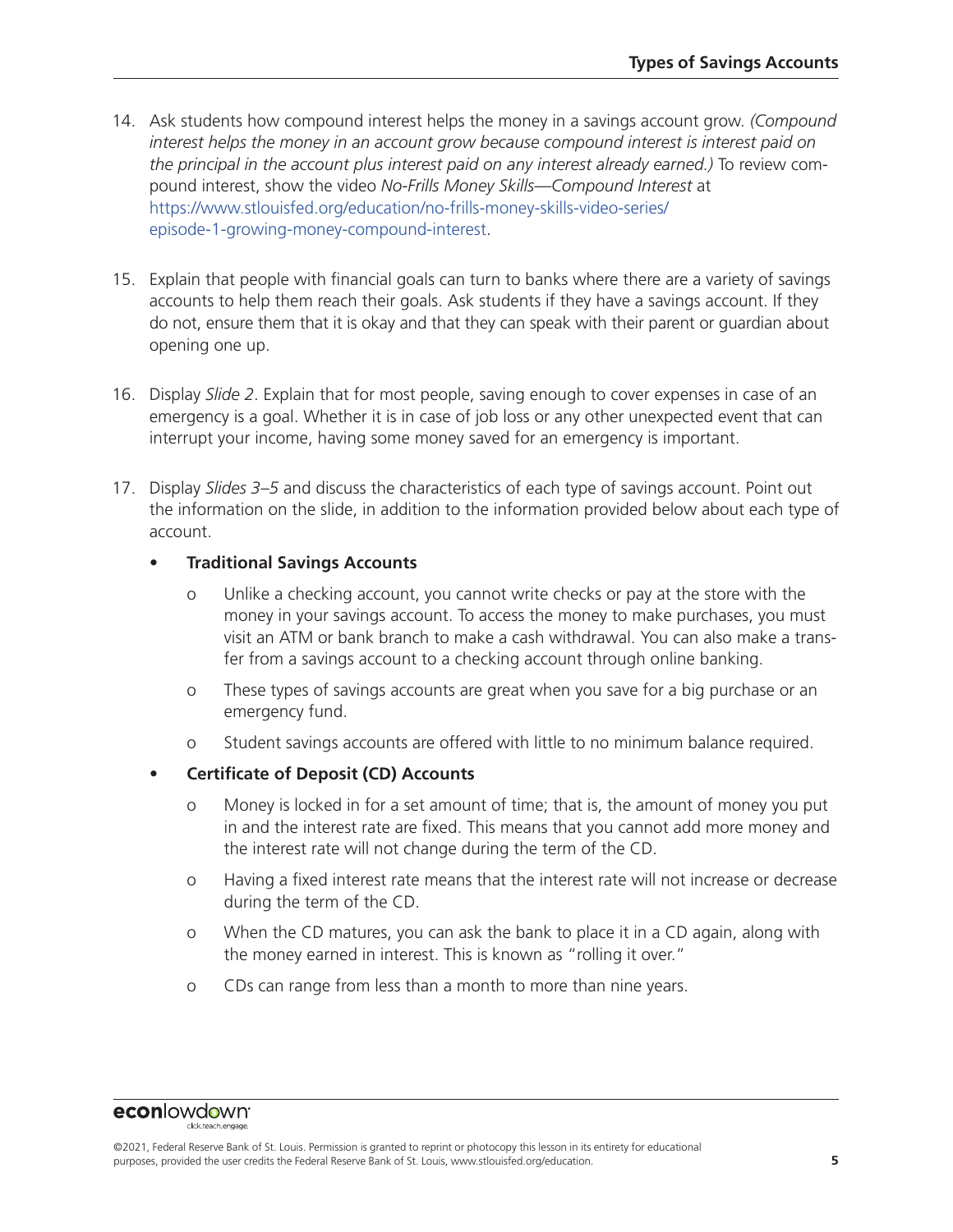#### • **Money Market Savings Accounts**

This type of account is a great tool if you are saving for a major project such as fixing up a car, starting a small business, or remodeling a home. You will still be able to access the money as you make purchases for the project.

#### • **All Types of Accounts**

- o Be sure to research what the fees are if you do not keep at least the minimum balance.
- o Ask about student accounts and automatic savings plans.
- o Also, inquire if the bank pays simple or compound interest on savings, and make sure that the bank is a member of the Federal Deposit Insurance Corporation (FDIC) so that your account is insured. Or, if you are researching a credit union, make sure that the credit union in question is a member of the National Credit Union Administration (NCUA).
- 18. Ask students the following:
	- Which of these savings accounts do you think would be the best to help you reach your financial goal? Why? (*Answers will vary, depending on whether their goal is a short-term or long-term goal and their preferences.*)
- 19. Explain that the next six slides have review questions about some of the concepts they just learned about. Students should write their answers on a blank sheet of notebook paper. After students have finished answering a question, display the answer for review and then move on to the next question.
	- Optional way to review: Place students in teams of 3–4. Assign each team a number. On the board, write the team numbers in individual columns so you can keep score. Give each team a dry erase board, marker, and something to erase the board with. Instruct the teams to write their assigned team number on the top of the board. The teams will work together to answer the questions as you display them one by one. To make it competitive, you can time students for up to 2 minutes and 10 seconds, depending on the question, as they work together to find the answer and have one person write it on the board. The teams that put their boards up with the correct response when the time is up earn a point. In the event of a tie, you can ask additional review questions about the concepts and award points to the team that has its board up first with the correct response.
- 20. Explain that students are going to participate in an activity. Divide the class in half. Distribute a card from column A in *Handout 1: Get Up and Match Game* to each student in half of the class and a card from column B to each student in the other half of the class. If there are more cards than the number of students in your class, be sure to distribute cards from column A and the corresponding match from column B and set the excess cards aside.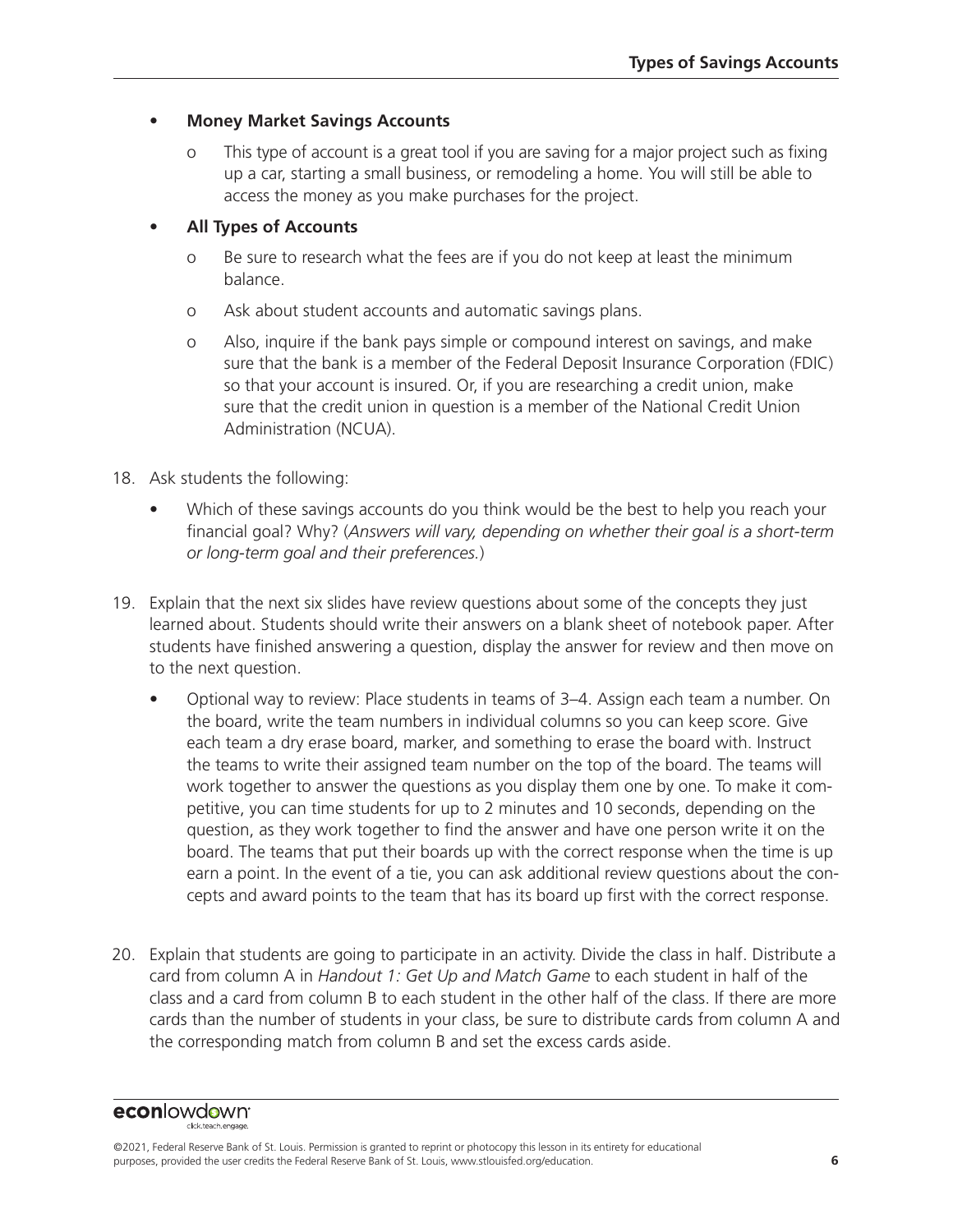- 21. Explain that students in one half of the class have cards that provide a definition, statement, or example. Students in the other half of the class have cards with a term/concept. Explain that when you announce, "Get up and match!" students should get up and find their matchmatching the term/concept with the appropriate definition, statement, or example.
- 22. Announce, "Get up and match!" Once everyone has matched up, each pair of students will share what is stated on their card and the term/concept on the card. The rest of the class will decide whether the match is correct. Continue until all matches have been reviewed. Refer to the original uncut copy of the handout as an answer key.

### **Closure**

- 23. Display *Slide 12*. Explain that students will now imagine that they work for the advertising department of a local bank. The president of the bank wants to provide customers with an informative brochure about the three types of savings accounts they offer: CD accounts, traditional savings accounts, and money market accounts. The bank president requests that the following information be included in the brochure about each account:
	- Type of savings account
	- Withdrawal limit
	- Minimum balance requirement
	- Interest rate earned and whether the rate is simple interest or compound interest, as compared with the other account options
	- Examples of short-term and long-term goals that each type of account can help accomplish
	- A drawing that illustrates the features and benefits of the type of savings account
	- A glossary of the following terms, with definitions written in your own words: *saving*, *savings account*, *interest*, and *FDIC*
	- A short statement about the purpose of having a savings account
- 24. Distribute a blank 8½-by-11-inch sheet of paper to each student. Demonstrate how to do a tri-fold using the following:
	- Lay the paper flat, horizontally on the desk. With a pencil, mark on the top and bottom of the page, along the 11-inch side, to divide the length of the paper into equal thirds. (The marks should be at 3 2/3 and 7 1/3.) Fold the 1/3 left side over to meet with the mark indicating the 1/3 right side. Press lightly to make a crease. Open the sheet up again. Fold the 1/3 right side over to meet with the mark indicating the 1/3 left side. Press lightly to make a light crease. Open the sheet again. Fold over the right side and stop at the crease on the left. From the left, fold it over without going past the crease on the right. Make sure all the edges line up and then press down on each fold.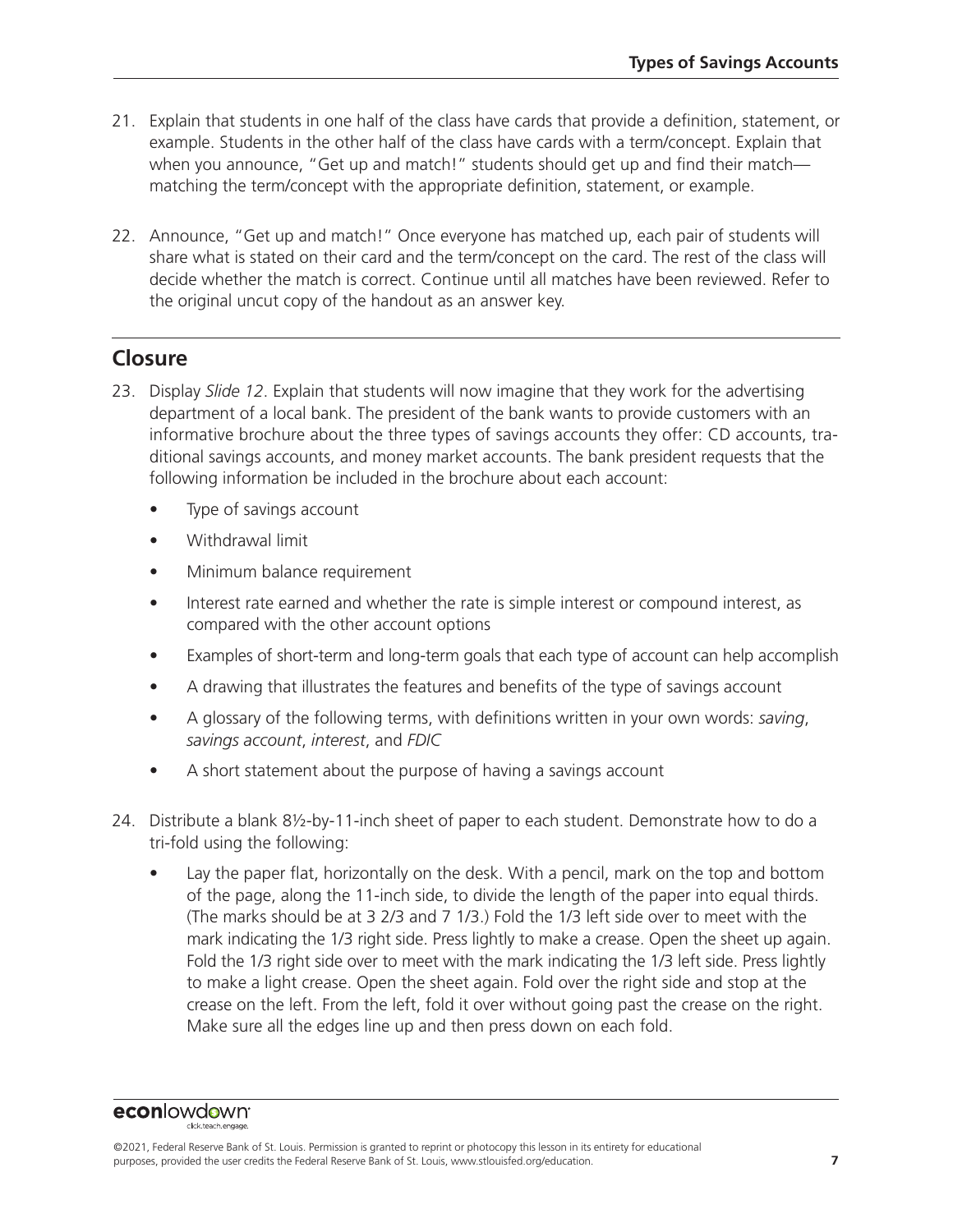The cover of the brochure is the outside of the left fold. When opened, students will use the three sections inside the brochure to list information about each type of savings account. Students can be creative with where they place the glossary, the color they choose, and any designs they wish to add.

### **Assessment**

- 25. Hand each student a copy of *Handout 2: Assessment.* Allow students time to answer the questions. Review the following questions and the answers provided:
	- Describe the difference in features and benefits between a traditional savings account, a money market savings account, and a certificate of deposit. (*Traditional savings accounts pay a lower interest rate compared with other savings accounts. The minimum balance required can be as low as \$0 for student accounts, and there can be up to six withdrawals per month. Certificate of deposit (CD) accounts usually pay a higher interest rate compared with traditional savings accounts. Withdrawal is limited to when the specified period of time is up (maturity date), and the account requires a minimum deposit of \$500 or more. Money market savings accounts pay a higher interest rate compared with traditional savings accounts, with up to six withdrawals per month. Money can be accessed by writing a check, and money market accounts require higher minimum balances than other savings accounts.*)
	- Explain how interest works differently for savers versus borrowers. (*Savers earn interest when they deposit their money in any type of savings account at a bank or credit union. Borrowers are charged interest from the bank or credit union for the use of the borrowed funds.*)
	- Provide an example of a choice between saving and spending. Identify the opportunity cost involved. Be sure to include a choice and state the opportunity cost. (*Answers will vary, depending on the personal examples that students share. Here is a sample answer: A student has \$500 and needs to choose between saving for a trip or buying a smartphone. If the student chooses to buy the smartphone, then the opportunity cost is not saving for the trip.*)
	- Explain why banks and credit unions are safe places to save money. (*Banks and credit unions insure deposits of up to \$250,000 per account per customer.*)
	- What are the benefits of having an emergency fund saved up? (*Just in case you lose your job or cannot work for an extended period of time, you will at least have money to pay your essential expenses for a few months.*)
	- Describe the difference between a short-term and long-term financial goal. Support your answer with an example of each. (*A short-term financial goal takes a year or less to accomplish. A long-term goal will take more than a year to accomplish. An example of a shortterm goal is starting to save in January for holiday shopping in December. An example of*  a long-term goal is starting to save in eighth grade for a car you want to buy by the time *you start tenth grade.*)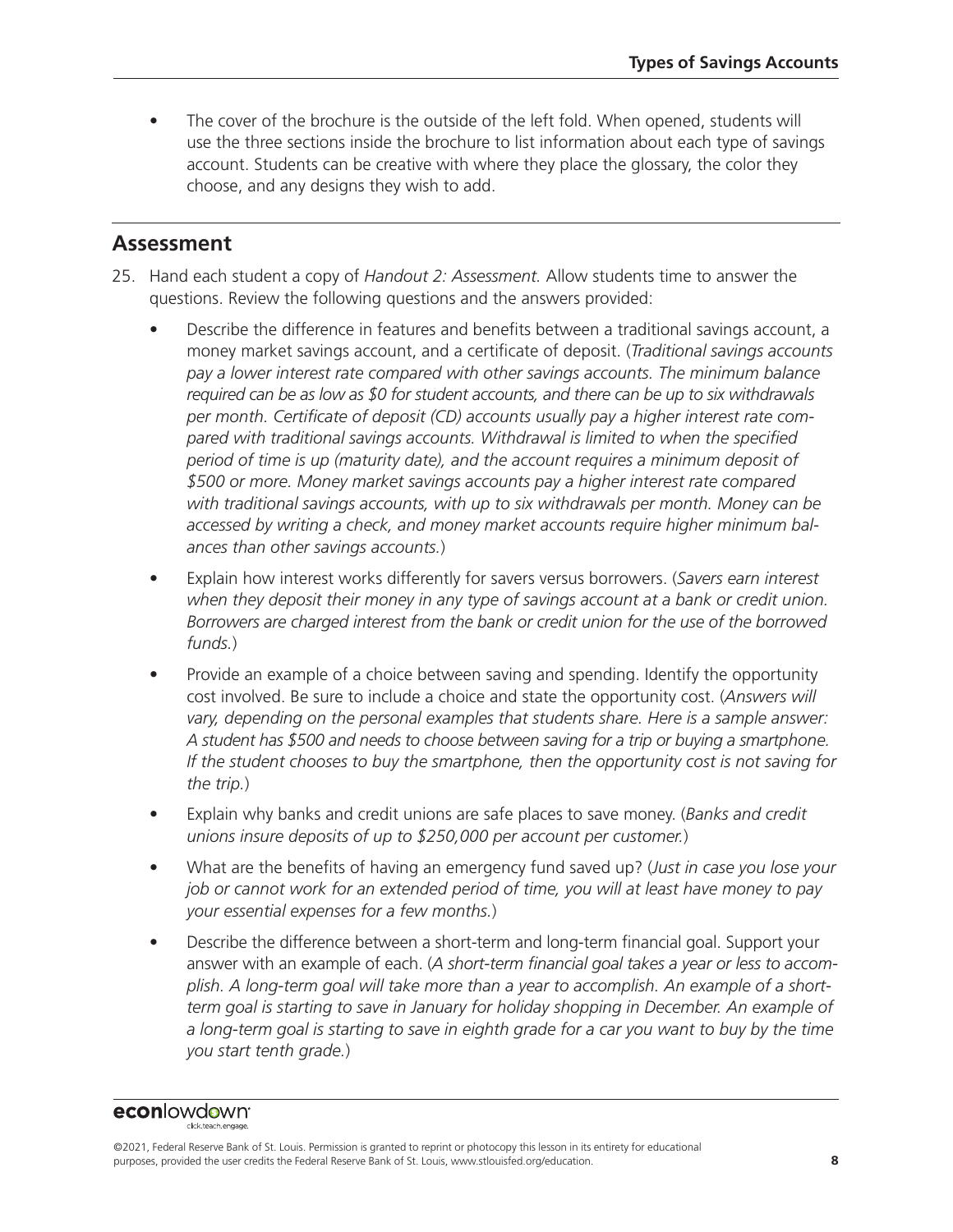• Opinion question: Why do you think it is beneficial for banks to offer a variety of savings account options to their customers? (*Answers will vary but may include the following: People have different financial goals, and the variety of accounts can help meet those goals. The different minimum balance required allows people of various income levels to save what they can based on which account they can afford to maintain.*)

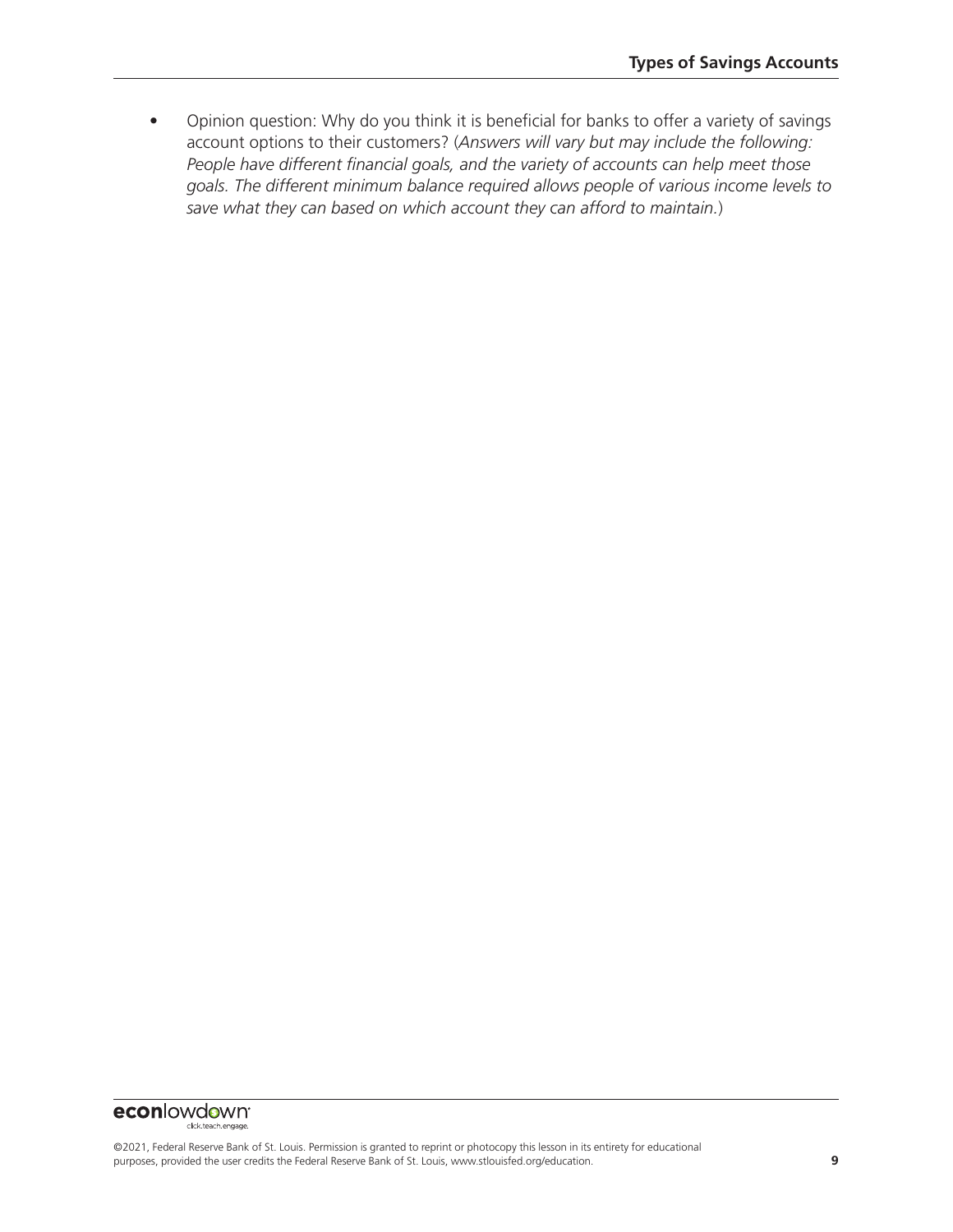### **Handout 1: Get Up and Match Game (page 1 of 2)**

| A                                                                                                                                                                          | B                                                                                                   |
|----------------------------------------------------------------------------------------------------------------------------------------------------------------------------|-----------------------------------------------------------------------------------------------------|
| Money can be put away here for future use.                                                                                                                                 | <b>Savings account</b>                                                                              |
| Income not spent on current<br>consumption and taxes                                                                                                                       | <b>Saving</b>                                                                                       |
| Mary wants to save for a new backpack, but<br>she also wants to buy new headphones now.<br>She chooses to save for the backpack and<br>gives up buying the headphones now. | <b>Opportunity cost</b>                                                                             |
| Patrick sets his mind on finding a job<br>in less than six months.                                                                                                         | Short-term goal                                                                                     |
| Lisa wants to save enough money to<br>buy a new house in 1.5 years.                                                                                                        | Long-term goal                                                                                      |
| David has \$5,000, and he would like to<br>save it in an account where he cannot<br>withdraw any of it for a few years.                                                    | Certificate of deposit (CD) account                                                                 |
| The Bank of Bill wants to encourage customers<br>to save. The bank is offering to pay its<br>customers to save at the Bank of Bill.                                        | <b>Interest</b>                                                                                     |
| One of the reasons a bank or credit union<br>is a safer place to keep your money                                                                                           | <b>Federal Deposit Insurance Corporation (FDIC)</b><br>/National Credit Union Administration (NCUA) |

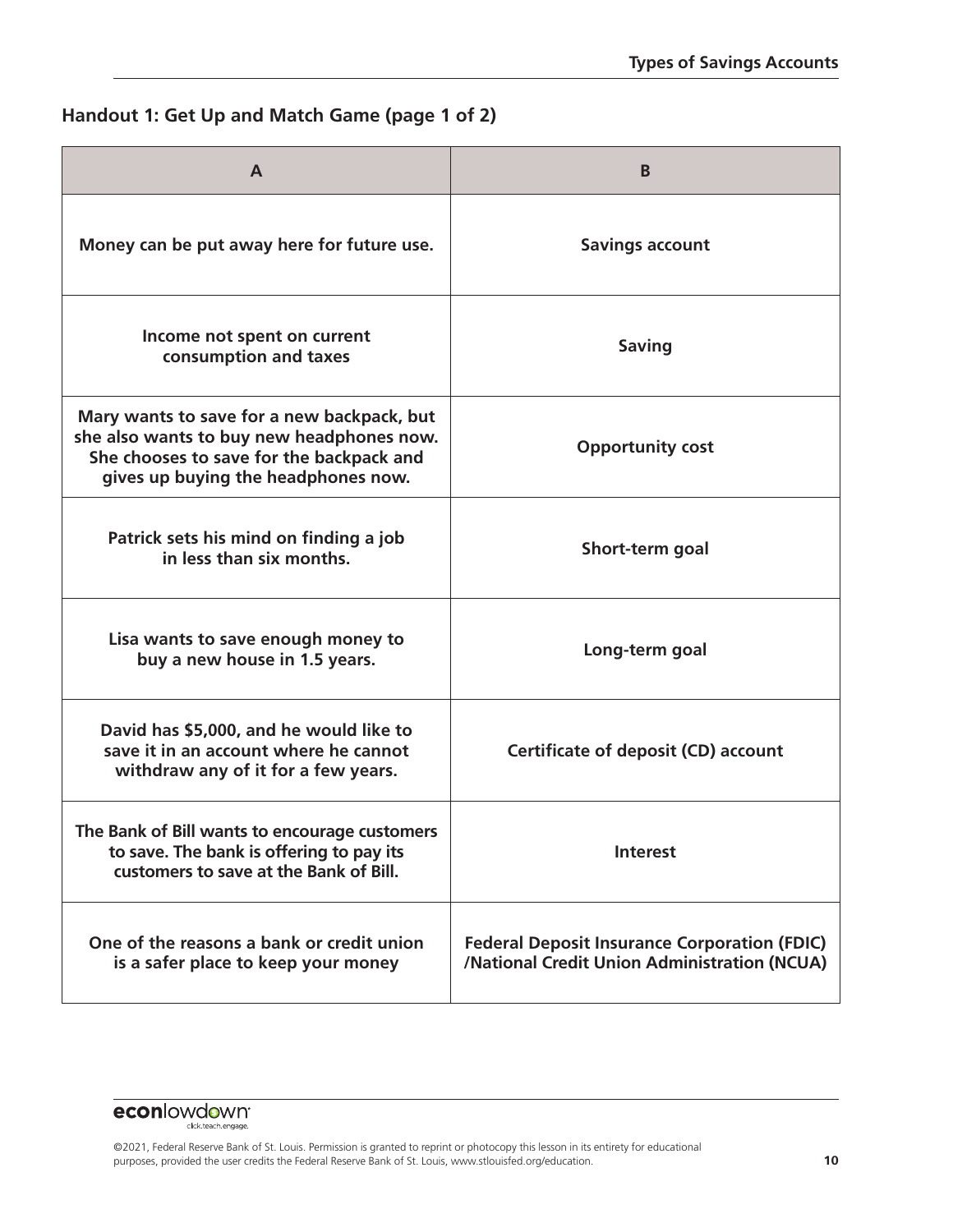### **Handout 1: Get Up and Match Game (page 2 of 2)**

| $\mathbf{A}$                                                                                                    | B                                   |
|-----------------------------------------------------------------------------------------------------------------|-------------------------------------|
| Six withdrawals per month                                                                                       | Savings account withdrawal limit    |
| The interest rate will not increase or decrease.                                                                | <b>Fixed</b>                        |
| Allows the account holder to<br>write checks to make payments<br>with money from the account                    | <b>Money market savings account</b> |
| Can range from \$0 to over \$1,000                                                                              | <b>Minimum balance requirement</b>  |
| When a specified period of time is up<br>and savings plus earned interest can<br>be withdrawn without a penalty | <b>Maturity date</b>                |
| Interest computed on the sum of the original<br>principal and the accrued interest                              | <b>Compound interest</b>            |
| Specializes in providing customers<br>a variety of financial services,<br>including savings accounts            | <b>Banks</b>                        |
| A type of goal that can involve<br>saving a certain amount of money                                             | <b>Financial goal</b>               |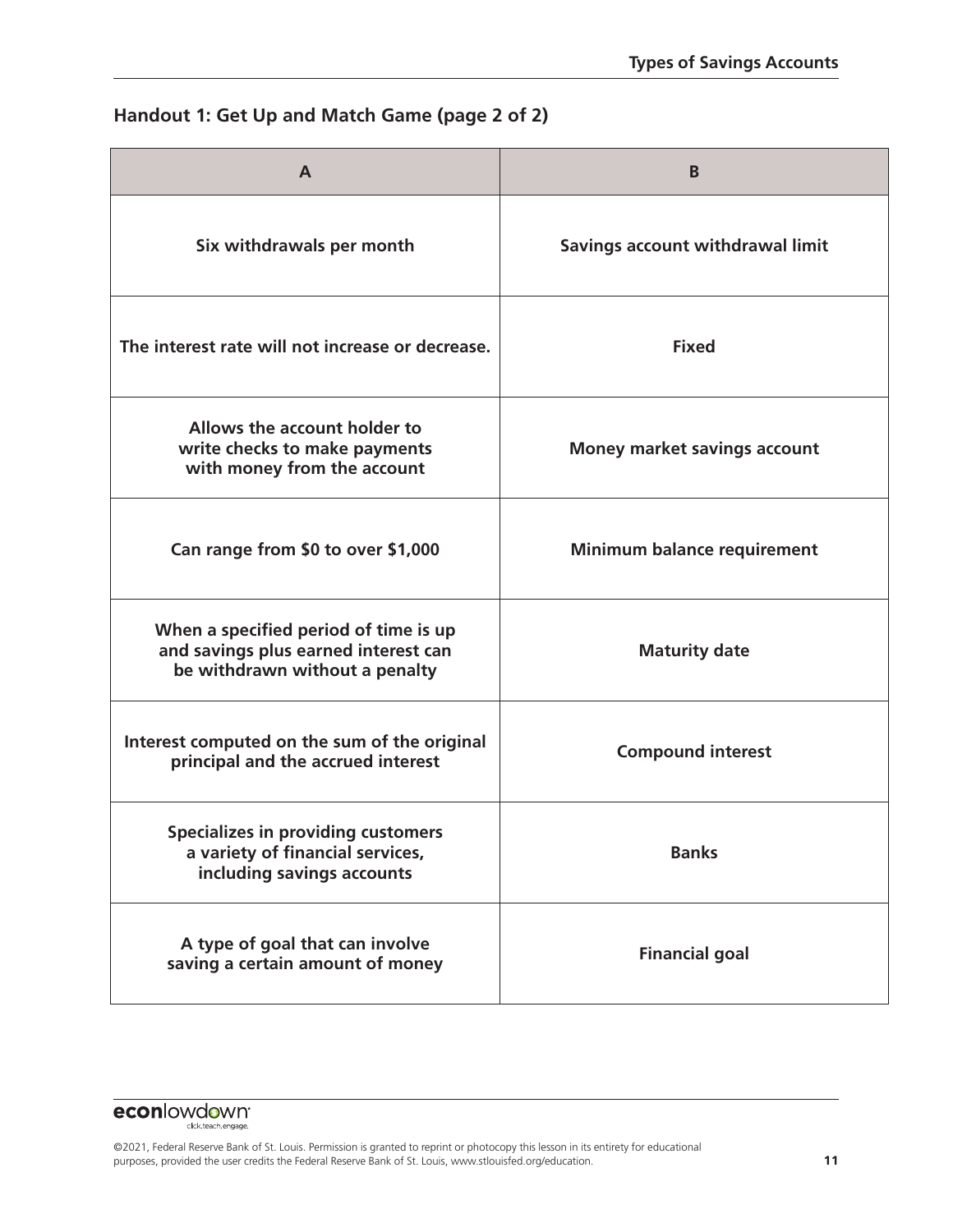#### **Handout 2: Assessment**

r

| 1. Describe the different features and benefits of a traditional savings account, a<br>money market savings account, and a certificate of deposit.                             |
|--------------------------------------------------------------------------------------------------------------------------------------------------------------------------------|
| 2. Explain how interest works differently for savers than it does for borrowers.                                                                                               |
| 3. Write an example of a choice between saving and spending. Identify the<br>opportunity cost that is involved. Be sure to include a choice and state the<br>opportunity cost. |
| 4. Explain why banks and credit unions are safe places to save money.                                                                                                          |
| 5. What are the benefits of having an emergency fund saved up?                                                                                                                 |
| 6. Describe the difference between a short-term and long-term financial goal.<br>Support your answer with an example of each.                                                  |
| 7. Opinion question: Why do you think it is beneficial for banks to offer a variety of<br>savings account options to their customers?                                          |
|                                                                                                                                                                                |

**econlowdown**